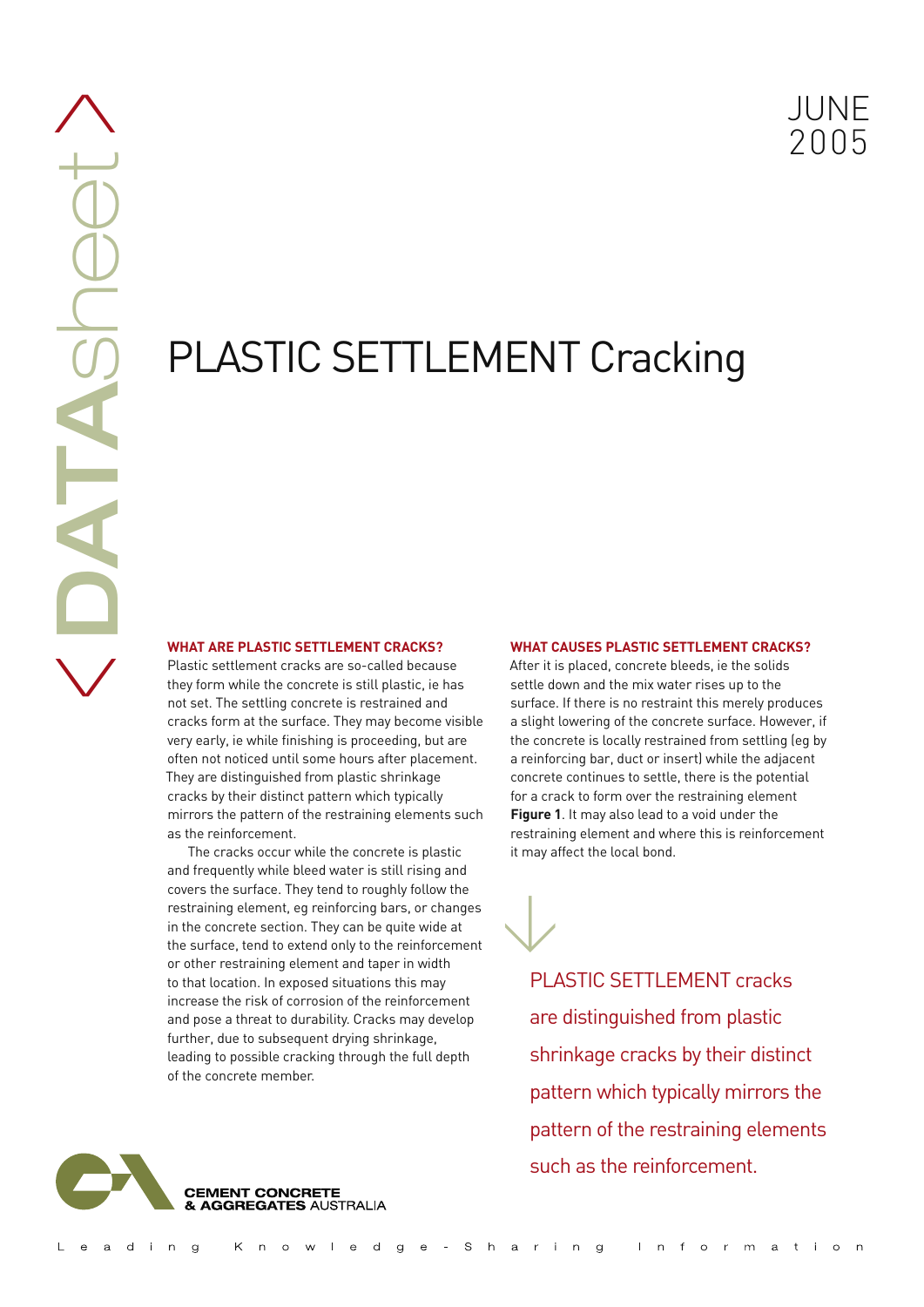The amount of settlement tends to be proportional to the depth of concrete, ie the deeper the section the greater the settlement. At changes of section, eg at a beam/slab junction, the different amount of settlement can lead to cracks forming at the surface **Figure 2**.



**Figure 1:** Settlement cracking





## **PRACTICES TO MINIMISE THE RISK OF PLASTIC SETTI EMENT CRACKING**

## **Concrete**

- $\blacksquare$  Use mixes with lower bleeding characteristics, eg lower slump and more cohesive mixes
- Increase the ratio of cover to reinforcing bar diameter, ie by increasing the cover or decreasing the size of the bars.

Avoiding the use of retarding admixtures is sometimes suggested as a way of minimising plastic settlement cracking, but in hot weather the benefits of their use outweigh the disadvantages.

## **Construction**

- Wet the subgrade before placing concrete to avoid excessive water loss from the base of the concrete
- Set all formwork accurately and rigidly so that it will not move during concrete placement
- Place concrete in deep sections first (including columns) and let it settle prior to placing and compacting the top layers (ensuring that the two layers blend together)
- Fully compact the concrete
- Cure the concrete promptly and properly.

## **REPAIR OF PLASTIC SETTLEMENT CRACKS**

**In pre-hardened concrete** The most effective repair is to close the cracks shortly after formation by re-vibration and reworking the surface while the concrete is still plastic. Careful timing is essential to ensure the concrete re-liquefies under the action of the vibrator so that the cracks are fully closed. Re-vibrate too soon and cracks may reform; too late and the bond to the reinforcement may be damaged. Mechanical re-trowelling of the surface may be sufficient to close the cracks and compact the concrete around the reinforcement provided the cover is not too great, but the best result is where this is combined with some form of vibration.

Caution needs to be exercised in the use of re-trowelling alone since it may just form a skin (which can fracture with subsequent shrinkage, thermal or traffic impacts) over the cracks but not close them. If used it must be done as soon as the cracks become evident.

Note: Additional working of the surface may change the colour and texture of the surface in that area.

**In hardened concrete** After the concrete has hardened, plastic settlement cracks may be chased out and filled using a suitable proprietary material. It is almost impossible to camouflage the plastic settlement cracking, the object being simply to ensure that the durability and the wear characteristics of the surface are not impaired.